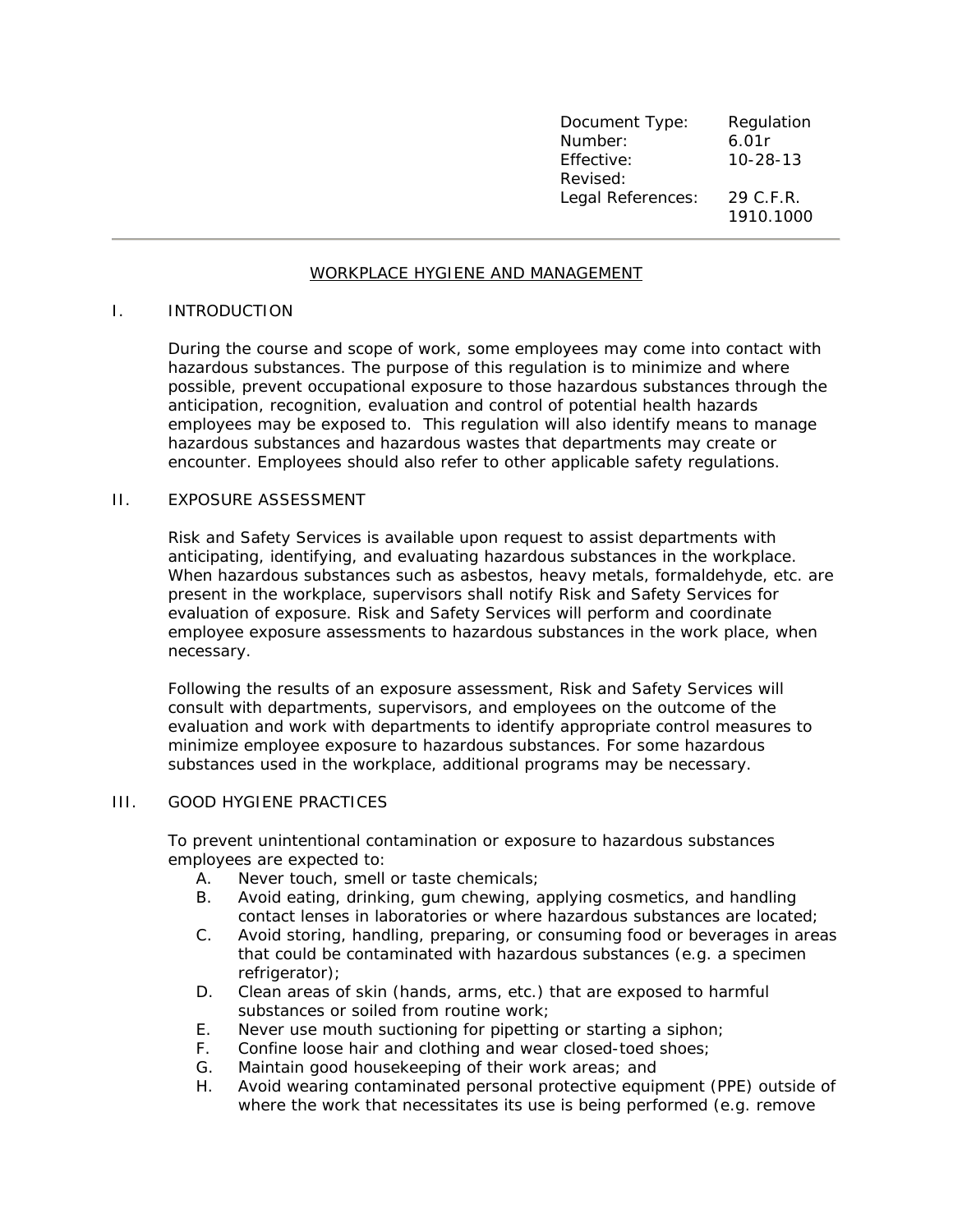lab coats before sitting down to write a report, or remove nitrile gloves used to protect a worker at a parts washer before opening a door). Remove significantly contaminated PPE immediately and don new PPE.

Risk and Safety Services is available to consult with departments on hygiene practices specific to the business they conduct.

### IV. ASBESTOS

Immediately contact Public Works Environmental and Risk and Safety Services after any accidental, suspected, or known asbestos release episode. This may include presence of debris on the floor, water or physical damage to asbestos-containing material or any other evidence of possible fiber release.

# IV. HAZARDOUS MATERIAL STORAGE AND DISPOSAL

This section is meant to provide guidelines to assist City departments and facilities manage their hazardous materials and hazardous waste safely and properly.

A hazardous material can be any item or agent (biological, chemical, and physical) which has the potential to cause harm to humans, animals or the environment, either by itself or through interaction with other factors. A hazardous waste is any hazardous material that has reached the end of its useful life, it will not be used or it will be discarded. Examples of hazardous waste include most paint products; solvents; aerosols; batteries (except alkaline); many cleaning products; lawn care products; pesticides; fluorescent light bulbs; petroleum products; old thermometers; and old computer monitors or televisions.

All City departments are responsible for collecting any hazardous wastes they produce and arranging for their proper disposal. Hazardous wastes shall not be thrown in the garbage, washed down the drain or released into the environment. Hazardous wastes shall not be stockpiled; arrangements for proper disposal should be made within two weeks from the time the waste was generated. Each facility should limit the creation of hazardous waste by purchasing bio-degradable or nonhazardous products, and avoid using products containing extremely hazardous chemicals, when possible.

### A. Hazardous Material or Waste Storage

Facility managers or supervisors should ensure that all hazardous materials and wastes are stored in their original containers if possible, and when possible in containers not larger than five gallons. All containers, including secondary containers, shall be labeled properly (See the Chemical Hazard Communication Regulation for additional details and requirements). Waste containers should be labeled with the date and a description of the waste. Facilities should keep an inventory of the waste and never accumulate more than 220 pounds at any given time. Containers that are used for storage should be in good condition, sturdy, and stored with their lids closed. Facilities should designate specific locations for storage of hazardous material or waste. Ideal locations are low traffic areas, away from heat/ignition sources, away from storm drains or bodies of water, and inside or under a shelter of some type. These locations should not allow the material or waste to spoil or freeze. For containers that are 55 gallons or